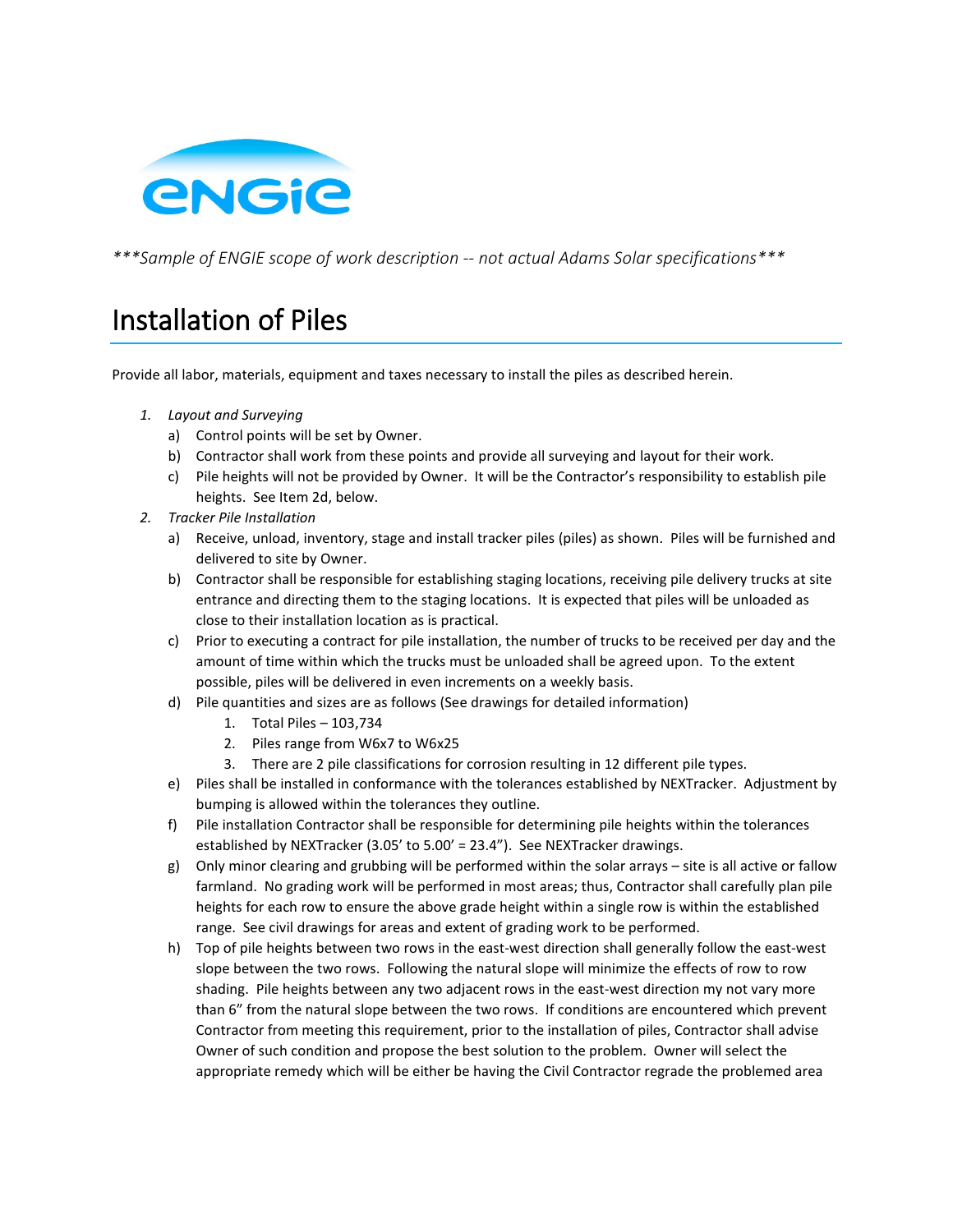or allow Contractor to exceed the 6" maximum limitation. Piles driven outside this tolerance must be corrected prior to the installation of Trackers.

- i) The pile driving times achieved when performing the pull-out testing were carefully recorded. See Geotechnical Report for details. Actual drive times may vary due to site conditions or equipment used. Responsibility and liability for drive times achieved are solely those of the Contractor. Under no circumstances will additional compensation be provided if the actual drive times vary from those recorded in the Geotechnical Report. Contractor may install test piles prior to submitting their proposal.
- j) Piles will be ordered in the lengths shown in the table located in the drawing set; see Pier Dimensions provided by NEXTracker. Owner will work with Contractor to develop optimal length to minimize overdrive.
- k) Contractor shall be responsible for the legal off-site disposal or recycling of all pile shipping packaging and dunnage.
- *3. Weather Station Pile Installation*
	- a) Install weather station piles for NEXTracker weather stations where shown. Weather station piles will be furnished and delivered to site by Owner.
- *4. Quality Assurance / Quality Control – Pile Installation Work*
	- a) General
		- 1. Quality Control Documents and Logs shall be maintained using Procore software. Documents prepared in the field will be filled out using tablets and uploaded into Procore electronically.
		- 2. Contractor shall perform inspections as outlined and shall participate in inspections conducted by Owner's site management team. Include the cost of this work in this line item of the Bid Form.
		- 3. Contractor shall participate with Owner in developing the Quality Assurance / Quality Control report forms and logs to be used in Procore.
	- b) The following tests and inspections will be performed.
		- 1. Contractor shall inspect and document that all piles have been installed in conformance with the design requirements. This will include the following:
			- a) The correct piles are installed in the correct locations. Each pile will be color coded or numbered to identify each of the 12 pile types. Contractor shall document the color code or number of the pile at each location and verify it is the correct pile.
			- b) The minimum embed depth has been achieved and that the above grade height is within the allowable range.
			- c) The top of pile heights between two adjacent rows are with the allowable range (See item 2h above)
			- d) The installed x and y coordinates, and yaw are within the allowable range.
		- 2. Once the inspection is completed in a given area or block; any piles found out of conformance shall be corrected or replaced by Contractor as allowed by NEXTracker.
		- 3. After all corrections are made in a given area, not greater than one block, Contractor shall notify Owner, and Owner's site management team will perform random inspections. Any non-conforming work will be corrected by Contractor at Contractors' expense.
		- 4. Owner will work with Contractor and inspect 100% of the piles in the first block to establish acceptable inspection and reporting procedures.
		- 5. It is expected that once the Contractor reports an area is complete, Owner will not find any non-conforming work. Owner reserves the right to back charge Contractor for any required re-inspections.
		- 6. No trackers may be installed in a given row or block (as agreed between Contractor and Owner) until the pile installation has been signed off by Owner.